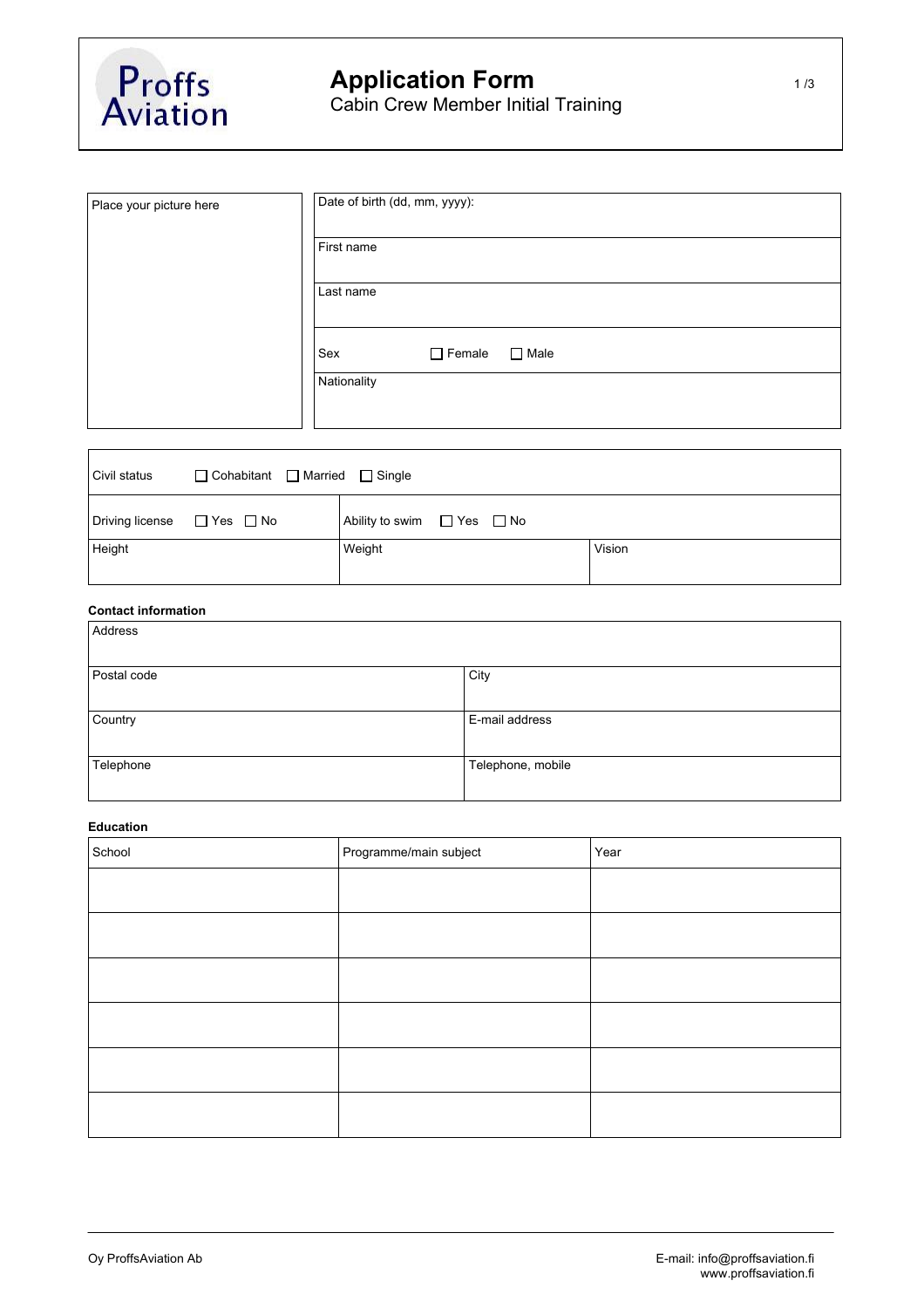

**Additional training**

## **Work experience**

| Employer | Position/job description | From (mm/yyyy) | End (mm/yyyy) |
|----------|--------------------------|----------------|---------------|
|          |                          |                |               |
|          |                          |                |               |
|          |                          |                |               |
|          |                          |                |               |
|          |                          |                |               |
|          |                          |                |               |

## **Language skills**

Specify your language skills:

| Finnish |  |
|---------|--|
| Swedish |  |
| English |  |
| Other   |  |
|         |  |
|         |  |
|         |  |
|         |  |

- $6 =$  Native language
- $5 =$  Excellent (fluent)
- $4 = Good (can handle conversion with confidence)$
- 3 = Average (can handle elementary situations)
- 2 = Poor (understands but does not speak so well)
- 1 = Basic skills (can handle simple questions and phrases)

#### **Stay in foreign countries**

| Country | Purpose of journey | Period |
|---------|--------------------|--------|
|         |                    |        |
|         |                    |        |
|         |                    |        |
|         |                    |        |
|         |                    |        |
|         |                    |        |